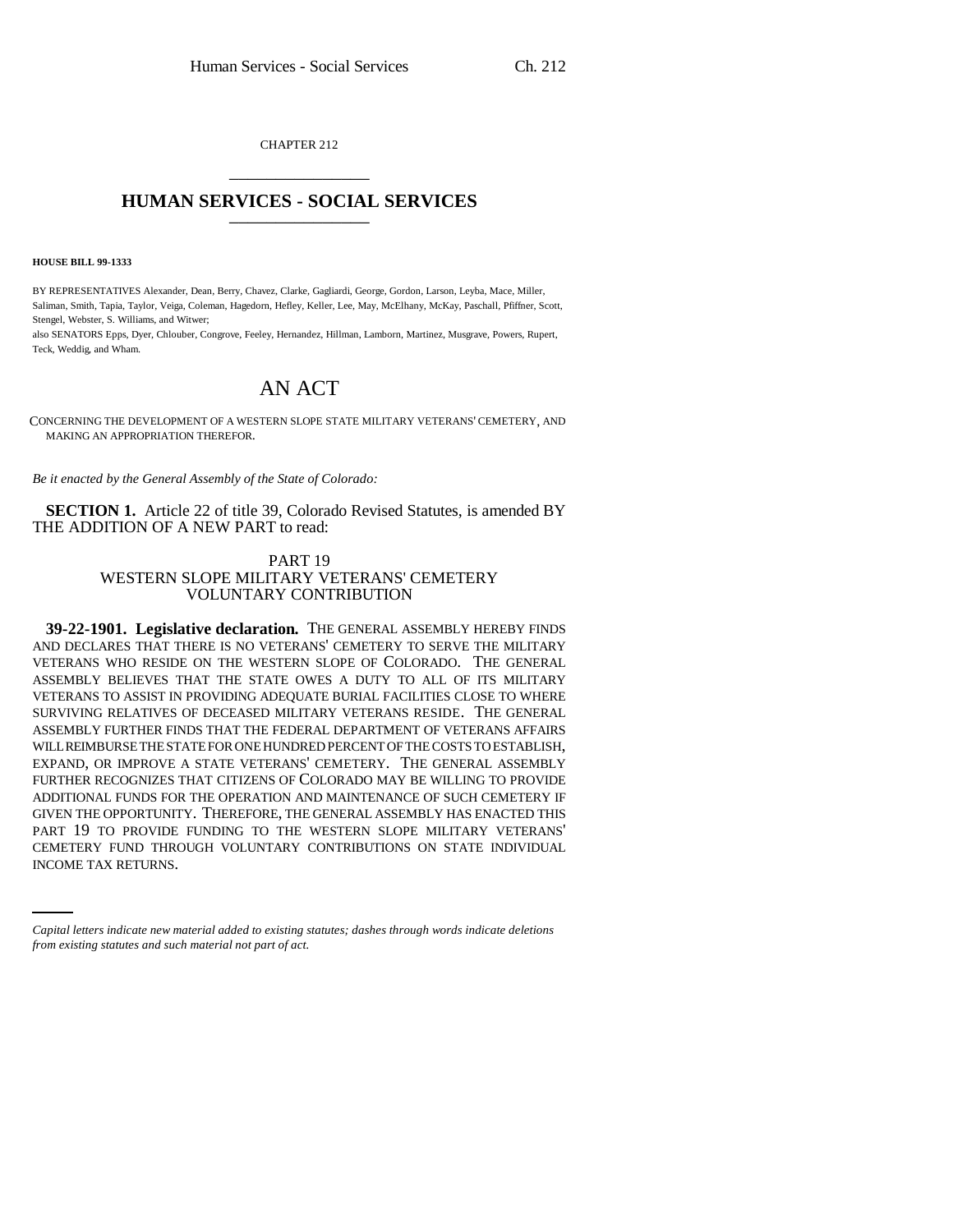**39-22-1902. Voluntary contribution designation - procedure.** FOR INCOME TAX YEARS COMMENCING ON OR AFTER JANUARY 1, 1999, BUT PRIOR TO JANUARY 1, 2002, EACH COLORADO STATE INDIVIDUAL INCOME TAX RETURN FORM SHALL CONTAIN A LINE WHEREBY EACH INDIVIDUAL TAXPAYER MAY DESIGNATE THE AMOUNT OF THE CONTRIBUTION, IF ANY, SUCH INDIVIDUAL WISHES TO MAKE TO THE WESTERN SLOPE MILITARY VETERANS' CEMETERY FUND CREATED IN SECTION 26-10-110 (2) (a), C.R.S. SUCH MONEYS CREDITED TO THE FUND SHALL BE USED FOR THE OPERATION AND MAINTENANCE OF A WESTERN SLOPE MILITARY VETERANS' CEMETERY PURSUANT TO SECTION 26-10-110, C.R.S.

**39-22-1903. Contributions credited to the fund - appropriation.** THE DEPARTMENT OF REVENUE SHALL DETERMINE ANNUALLY THE TOTAL AMOUNT DESIGNATED PURSUANT TO SECTION 39-22-1902 AND SHALL REPORT SUCH AMOUNT TO THE STATE TREASURER AND TO THE GENERAL ASSEMBLY. THE STATE TREASURER SHALL CREDIT SUCH AMOUNT TO THE WESTERN SLOPE MILITARY VETERANS' CEMETERY FUND CREATED IN SECTION 26-10-110 (2) (a), C.R.S.

**39-22-1904. Repeal of part.** (1) THIS PART 19 IS REPEALED, EFFECTIVE JANUARY 1, 2002.

(2) PRIOR TO THE REPEAL OF THIS PART 19, A COMMITTEE OF REFERENCE IN EACH HOUSE OF THE GENERAL ASSEMBLY SHALL HOLD A HEARING ON WHETHER THE VOLUNTARY CONTRIBUTION SHOULD BE CONTINUED.

**SECTION 2.** 26-10-106 (1), Colorado Revised Statutes, is amended BY THE ADDITION OF A NEW PARAGRAPH to read:

**26-10-106. Duties.** (1) The division, in accordance with its rules and regulations, shall perform the following duties and functions:

(g) PREPARE, DEVELOP, CONSTRUCT, AND MAINTAIN A STATE MILITARY VETERANS' CEMETERY PURSUANT TO SECTION 26-10-110 AND SEEK REIMBURSEMENT FROM THE FEDERAL DEPARTMENT OF VETERANS AFFAIRS FOR ALL ALLOWABLE COSTS FOR SUCH PROJECT AS PERMITTED BY FEDERAL LAW.

**SECTION 3.** 26-10-110 (2) (b) and (3), Colorado Revised Statutes, are amended, and the said 26-10-110 is further amended BY THE ADDITION OF THE FOLLOWING NEW SUBSECTIONS, to read:

**26-10-110. Western slope veterans' cemetery - fund - rules.** (2) (b) The general assembly shall make appropriations from the fund to the division for the implementation of this section.

(3) No general fund moneys and no additional state employees shall be used to create or maintain the state veterans' cemetery.

(4) (a) THE GENERAL ASSEMBLY HEREBY AUTHORIZES THE ESTABLISHMENT AND MAINTENANCE OF A STATE MILITARY VETERANS' CEMETERY FOR THE WESTERN SLOPE, REFERRED TO IN THIS SECTION AS THE "CEMETERY". THE DIVISION IS DIRECTED TO PREPARE, DEVELOP, CONSTRUCT, AND MAINTAIN SUCH CEMETERY AT THE SITE DESCRIBED IN PARAGRAPH (b) OF SUBSECTION (5) OF THIS SECTION. THE DIVISION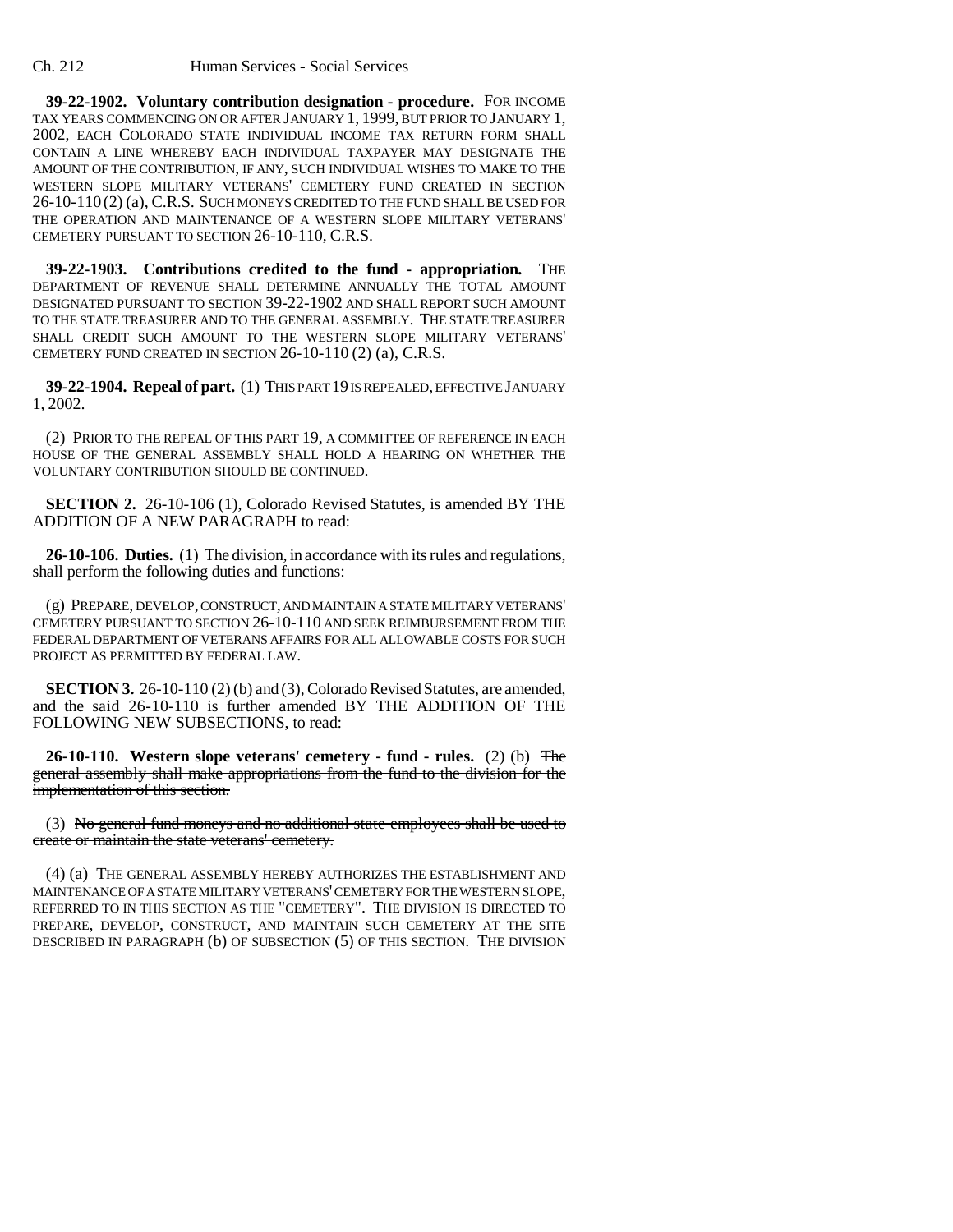MAY ENTER INTO CONTRACTS OR AGREEMENTS WITH ANY PERSON OR PUBLIC OR PRIVATE ENTITY TO PREPARE, DEVELOP, CONSTRUCT, OPERATE, AND MAINTAIN SUCH CEMETERY. THE CEMETERY SHALL BE FOR THE PURPOSE OF PROVIDING FOR THE INTERMENT OF COLORADO RESIDENTS WHO ARE MILITARY VETERANS AND THEIR SPOUSES AND DEPENDENTS, AS DETERMINED BY THE DIVISION. IN ADDITION, THE STATE BOARD OF HUMAN SERVICES BY RULE MAY PERMIT THE INTERMENT OF OTHER VETERANS AND THEIR SPOUSES AND DEPENDENTS IN THE CEMETERY AND PERMIT THE DIVISION TO ASSESS A REASONABLE FEE FOR THE INTERMENT OF SUCH NON-COLORADO RESIDENTS. ALL SUCH FEES COLLECTED SHALL BE CREDITED TO THE CEMETERY FUND CREATED PURSUANT TO SECTION 26-10-110 (2) (a). THE STATE BOARD OF HUMAN SERVICES, IN CONSULTATION WITH THE BOARD, SHALL PROMULGATE SUCH RULES AS MAY BE NECESSARY TO ESTABLISH AND MAINTAIN THE CEMETERY IN COMPLIANCE WITH APPLICABLE STATE AND FEDERAL STATUTES AND RULES.

(b) THE GENERAL ASSEMBLY MAY APPROPRIATE MONEYS FROM THE GENERAL FUND FOR THE IMPLEMENTATION OF THIS SECTION. IF, AS OF JANUARY 1, 2002, THERE ARE MONEYS REMAINING IN THE APPROPRIATION, IF ANY, THAT BECOMES AVAILABLE JULY 1, 1999, AFTER ALL COSTS FOR DESIGN AND CONSTRUCTION OF THE CEMETERY ARE PAID OR OTHERWISE COMMITTED, SUCH MONEYS SHALL REVERT TO THE GENERAL FUND, UP TO THE AMOUNT APPROPRIATED FROM THE GENERAL FUND BY THE GENERAL ASSEMBLY. ANY SUCH MONEYS IN EXCESS OF THE AMOUNT APPROPRIATED FROM THE GENERAL FUND BY THE GENERAL ASSEMBLY SHALL BE TRANSFERRED TO THE FUND, AND NOT REVERT TO THE GENERAL FUND.

(5) (a) THE GENERAL ASSEMBLY HEREBY FINDS, DETERMINES, AND DECLARES THAT ANY USE OF THE PROPERTY DESCRIBED IN PARAGRAPH (b) OF THIS SUBSECTION (5) AS THE CEMETERY IS FOR A PUBLIC PURPOSE EXPRESSLY AUTHORIZED BY THE GENERAL ASSEMBLY AND THEREFORE PERMISSIBLE UNDER ANY GRANT OF RIGHT-OF-WAY APPLICABLE TO SUCH PROPERTY EXECUTED BY THE STATE BOARD OF LAND COMMISSIONERS.

(b) THE DIVISION, IN PREPARING, DEVELOPING, CONSTRUCTING, AND MAINTAINING THE CEMETERY, MAY USE FOR SUCH PURPOSES A PARCEL CONSISTING OF APPROXIMATELY TWENTY ACRES OF UNIMPROVED PROPERTY WITHIN THE EASTERN PORTION OF THE REAL PROPERTY KNOWN AS THE GRAND JUNCTION REGIONAL CENTER AND SHALL ENTER INTO ALL NECESSARY AGREEMENTS TO SECURE THE APPROPRIATE PROPERTY RIGHTS FOR SUCH PARCEL.

(6) THE DIVISION IS HEREBY AUTHORIZED TO PROVIDE FOR SURVEYS, ENGINEERING STUDIES, CONCEPTUAL AND ARCHITECTURAL PLANS, ENVIRONMENTAL IMPACT STUDIES, AND OTHER SIMILAR PRELIMINARY DESIGN AND CONSTRUCTION WORK AS PART OF THE PRE-APPLICATION FOR FUNDING APPROVAL BY THE FEDERAL DEPARTMENT OF VETERANS AFFAIRS FOR THE CEMETERY. THE DIVISION IS AUTHORIZED TO SEEK FULL REIMBURSEMENT FOR SUCH PRE-APPLICATION AND DESIGN WORK FROM THE FEDERAL DEPARTMENT OF VETERANS AFFAIRS.

(7) IN ADDITION TO ANY OTHER APPROPRIATION, THE GENERAL ASSEMBLY SHALL APPROPRIATE ANNUALLY FROM THE FUND TO THE DEPARTMENT OF HUMAN SERVICES, FOR ALLOCATION TO THE DIVISION FOR ANY COSTS ASSOCIATED WITH THE OPERATION AND MAINTENANCE OF THE CEMETERY AND FOR THE IMPLEMENTATION OF THIS